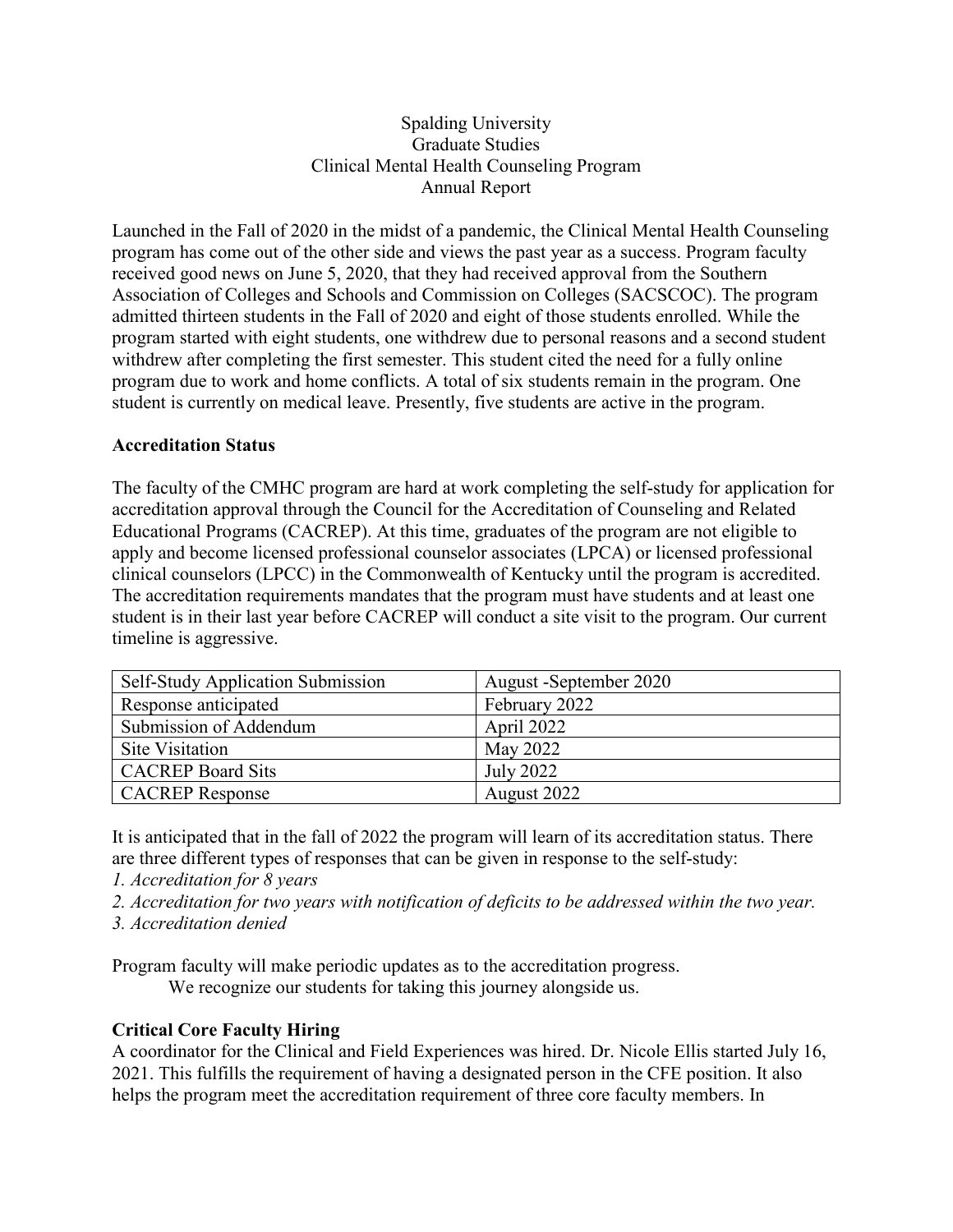September 2021, the program added a third faculty member who will join as a core counselor education faculty member. Dr. Hannah Bland has been selected to join the team. This person is scheduled to start January 3, 2021.

## **Demographics Admission**

|          | Gender | Race/     | Degree                                     | In-State    | Undergraduate   Full-Time |                    |
|----------|--------|-----------|--------------------------------------------|-------------|---------------------------|--------------------|
|          |        | Ethnicity |                                            |             | Grade Point               |                    |
|          |        |           |                                            |             | Average                   |                    |
|          |        |           | Admitted   13 F 0M   10 White   Counseling | 10 In-State | $12$ Met                  | $4(12 \text{ cr})$ |
|          |        |           | 3 Black   Related                          |             | 1 Waiver*                 | $9(6 \text{ cr})$  |
| Enrolled | 8      | 5 White   | Counseling                                 | 7 In-State  | 7 Met                     | <b>SAA</b>         |
|          |        | 3 Black   | Related                                    |             | 1 Waiver*                 |                    |

\*One student received a conditional admission related to GPA. A Student was admitted with the condition that they obtain and maintain a 3.0 GPA or above their first two semesters. The student met those conditions and has been released from their conditional status.

## **Graduate and Post-Graduate Information**

| Number of | <b>Graduate Rates</b> | Post-Graduate | Pass Rate for National Counselor |
|-----------|-----------------------|---------------|----------------------------------|
| Graduates |                       | Employment    | Exam                             |
| ∗         | ÷                     | ж             | $\sim$                           |

\*The Clinical Mental Health Counseling program launched in Fall 2020. Successful matriculation through the program will take at least two years or six semesters if candidates take four courses per semester. Not data is available at this time. Please check back next year.

#### **Program Evaluation and Student Assessment**

Program Evaluation of Program Objectives

# Program Objectives

- 1. To develop the professional identity as a proficient professional clinical counselor
- 2. To develop a professional counselor who understands the multicultural implications of working with diverse persons in a pluralistic society.
- 3. To develop a professional counselor who understands the relationship of human development, the nature of persons, and the environmental impact on the individual.
- 4. To develop individuals with the knowledge and skills to provide appropriate intake, assessment, and treatment planning to individuals impacted by trauma, crisis, and life transitional experiences.
- 5. To develop proficient professional counselors who exhibit clinical counseling skills.

This table depicts the objectives that are assessed in each of the courses that students have enrolled in thus far in the program. In the outcome column are the overall impressions of student performance based on the assessment approaches used in that course.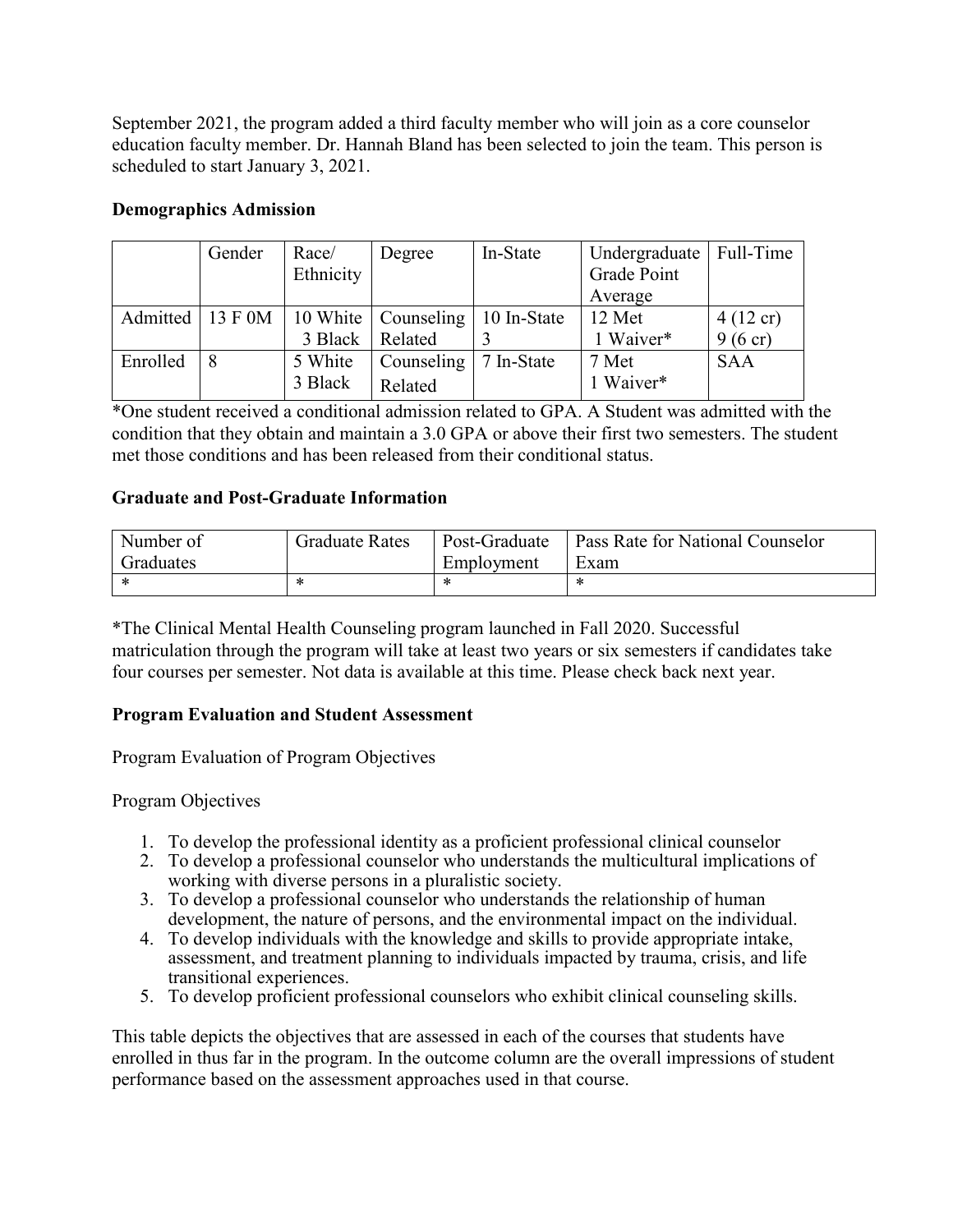| Course                                                          | Program Objective(s)<br>Assessed                                                                                                                                                                | <b>How Assessed</b>                                            | Outcome(s)                                                                                                                                                                                                        |
|-----------------------------------------------------------------|-------------------------------------------------------------------------------------------------------------------------------------------------------------------------------------------------|----------------------------------------------------------------|-------------------------------------------------------------------------------------------------------------------------------------------------------------------------------------------------------------------|
| <b>Clinical Mental</b><br><b>Health Counseling</b>              | 1. To Develop the<br>professional identity<br>as a proficient<br>professional clinical<br>counselor.                                                                                            | Assignment and<br>discussions.                                 | Student work<br>demonstrated a<br>developing<br>knowledge of the<br>importance of a<br>professional identity.                                                                                                     |
| Pre-Practicum                                                   | 5. To develop<br>proficient<br>professional<br>counselors who<br>exhibit clinical<br>counselor skills.                                                                                          | <b>Clinical Skills</b><br>Assessment                           | Students performed at<br>expected level as they<br>developed their<br>beginning clinical<br>skills.                                                                                                               |
| <b>Counseling Theories</b>                                      | 1. To develop the<br>professional identity<br>as a professional<br>clinical counselor.                                                                                                          | Personal model of<br>counseling paper and<br>final examination | Students identified<br>their preference of a<br>counseling theory<br>towards development<br>of their personal<br>model. All students<br>performed well on<br>the final exam.                                      |
| Human Growth and<br>Development                                 | 4. To develop a<br>professional<br>counselor who<br>understands the<br>relationship of human<br>development, the<br>nature of persons, and<br>the environmental<br>impact on the<br>individual. | Self-application to<br>development theories.                   | <b>Students</b><br>demonstrated the<br>ability to apply at<br>least one<br>developmental theory<br>to their life<br>demonstrating a<br>beginning knowledge<br>of using theory to<br>understand the<br>individual. |
| Group Theory and<br>Process                                     | 5. To develop<br>proficient counselors<br>who exhibit clinical<br>counseling skills.                                                                                                            | Group leadership<br>assignment-Rubric                          | Students displayed a<br>variety of group<br>counseling and<br>demonstrated<br>knowledge of<br>inventions and<br>conceptualization.                                                                                |
| Mental Health<br>Assessments and<br>Evaluation in<br>Counseling | 4. To develop<br>individuals with the<br>knowledge and skills<br>to provide<br>appropriate intake,<br>assessment, and                                                                           | Assessment practice<br>and presentations.                      | Overall, students<br>developed knowledge<br>with regards to a<br>variety of<br>assessments and<br>measures. Mastered                                                                                              |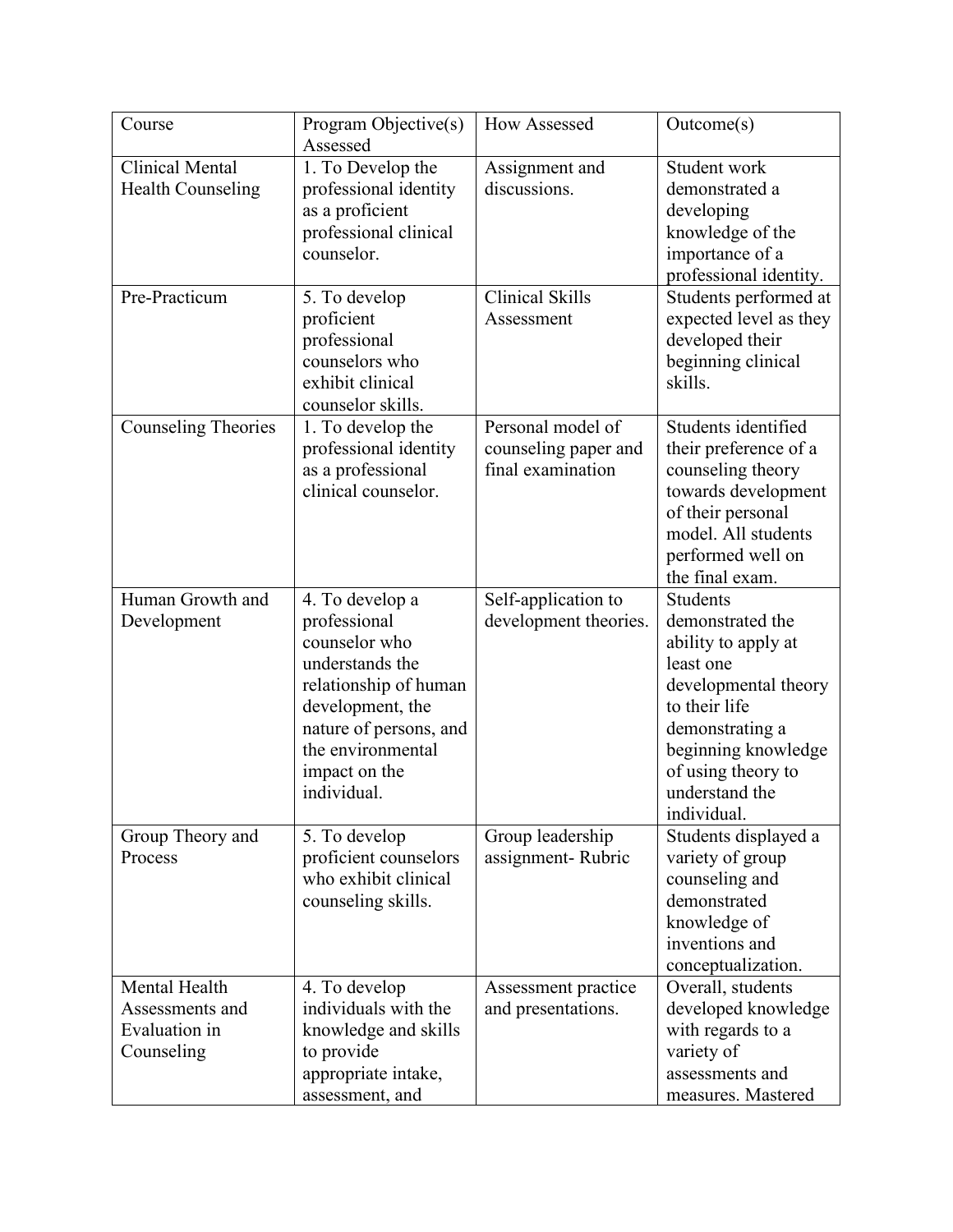| Career and Lifestyle                       | treatment planning to<br>individuals impacted<br>by trauma, crisis, and<br>life transitional<br>experiences.<br>4. To develop                                                                                                         | Self-application and                        | the ability to<br>administer, interpret,<br>and report on one<br>assessment tool.<br>Students performed                                                                                                          |
|--------------------------------------------|---------------------------------------------------------------------------------------------------------------------------------------------------------------------------------------------------------------------------------------|---------------------------------------------|------------------------------------------------------------------------------------------------------------------------------------------------------------------------------------------------------------------|
| Development                                | individuals with the<br>knowledge and skills<br>to provide<br>appropriate intake,<br>assessment, and<br>treatment planning to<br>individuals impacted<br>by trauma, crisis, and<br>life transitional<br>experiences.                  | exploration of career<br>theories.          | well on the self-<br>application of career<br>theories, displaying<br>an emerging<br>knowledge and skill<br>base.                                                                                                |
| Professional<br>Orientation and<br>Ethics  | 1. To develop the<br>professional identity<br>as a proficient<br>professional clinical<br>counselor.                                                                                                                                  | Professional Identity<br>Collage            | Students displayed<br>their knowledge of<br>the development of<br>professional identity<br>and the role it plays<br>in their professional<br>self.                                                               |
| Psychopharmacology                         | 4. To develop<br>individuals with the<br>knowledge and skills<br>to provide<br>appropriate intake,<br>assessment, and<br>treatment planning to<br>individuals impacted<br>by trauma, crisis, and<br>life transitional<br>experiences. | Discussions, quiz,<br>and in-class scenario | <b>Students</b><br>demonstrated<br>knowledge of<br>applicable<br>medications and<br>reactions. Recognized<br>the neurotransmitters<br>associated with<br>psychopharmacology.<br>Performed well on<br>assessment. |
| <b>Clinical Diagnosis</b><br>and Treatment | 4. To develop<br>individuals with the<br>knowledge and skills<br>to provide<br>appropriate intake,<br>assessment, and<br>treatment planning to<br>individuals impacted<br>by trauma, crisis, and<br>life transitional<br>experiences. | Presentations and in-<br>class discussions  |                                                                                                                                                                                                                  |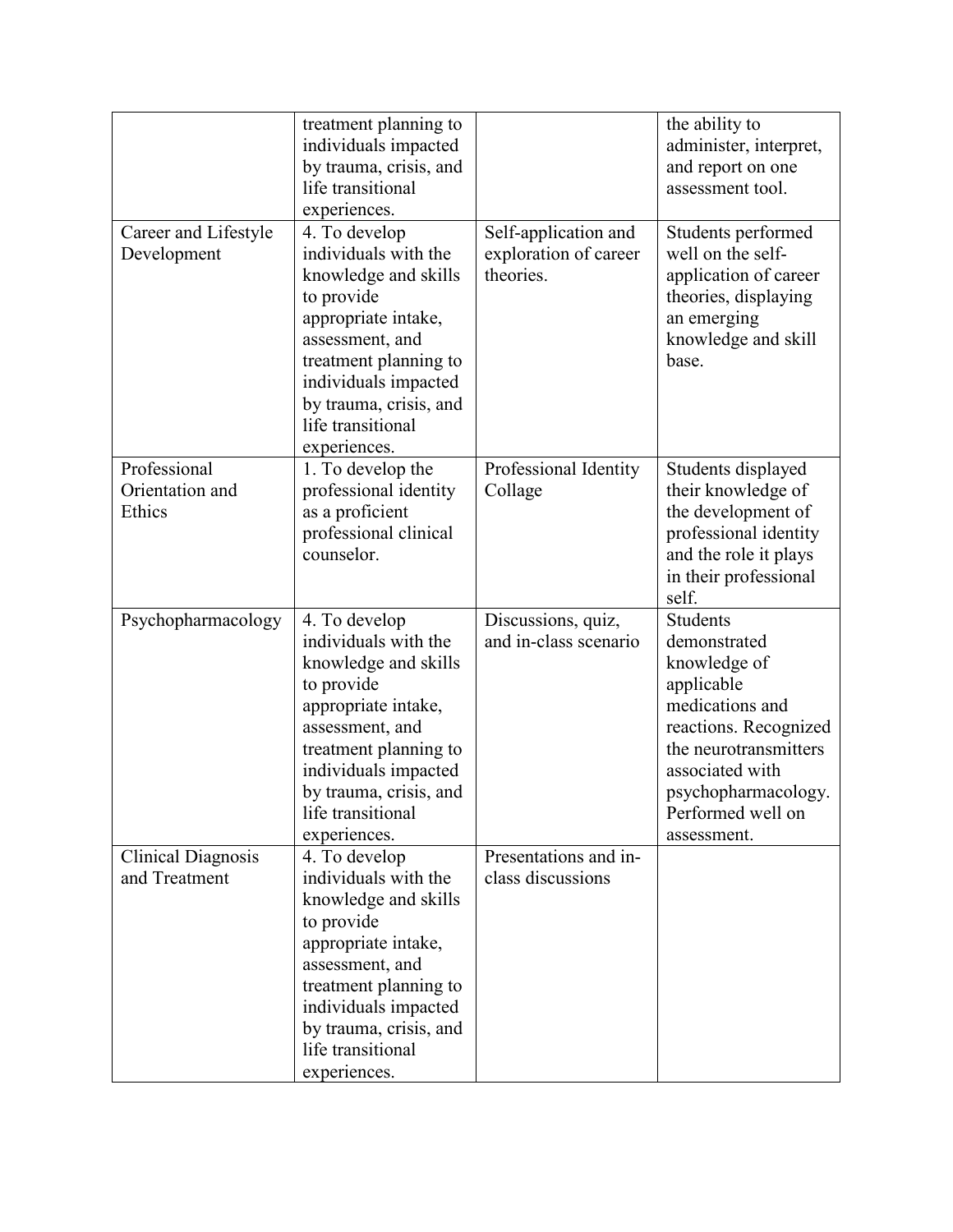| Practicum     | 1. To develop the      | Video reviews,       | 1. Students are                             |
|---------------|------------------------|----------------------|---------------------------------------------|
|               | professional identity  | discussions, session | showing signs of                            |
|               | as a proficient        | notes, and           | their professional                          |
|               | professional clinical  | evaluations.         | sense of self and the                       |
|               | counselor.             |                      | type of clients they                        |
|               | 4. To develop          |                      | desire to engage.                           |
|               | individuals with the   |                      |                                             |
|               | knowledge and skills   |                      | 4. Session notes                            |
|               | to provide             |                      | indicate somewhat of                        |
|               | appropriate intake,    |                      | a struggle on                               |
|               | assessment, and        |                      | identifying the                             |
|               | treatment planning to  |                      | problem                                     |
|               |                        |                      |                                             |
|               | individuals impacted   |                      | (conceptualization) or<br>what to focus on. |
|               | by trauma, crisis, and |                      |                                             |
|               | life transitional      |                      | Session notes are a                         |
|               | experiences.           |                      | necessary focus to                          |
|               | 5. To develop          |                      | remediate all the                           |
|               | proficient             |                      | students in order to                        |
|               | professional           |                      | build their confidence                      |
|               | counselors who         |                      | of creating session                         |
|               | exhibit clinical       |                      | notes.                                      |
|               | counseling skills.     |                      | 5. While clinical                           |
|               |                        |                      | skills evidence                             |
|               |                        |                      | ongoing                                     |
|               |                        |                      | development,                                |
|               |                        |                      | sessions notes                              |
|               |                        |                      | indicate that their                         |
|               |                        |                      | conceptualization                           |
|               |                        |                      | skills need further /                       |
|               |                        |                      | additional                                  |
|               |                        |                      | development.                                |
| Multicultural | 3. To develop a        | Presentation         | Displayed ability to                        |
| Counseling    | professional           | Multicultural        | self-examine and                            |
|               | counselor who          | Counseling and       | identify areas of                           |
|               |                        |                      |                                             |
|               | understands the        | Social Justice       | development. Did                            |
|               | multicultural          | Competencies         | well with not just                          |
|               | implications working   |                      | presenting                                  |
|               | with diverse persons   |                      | information on their                        |
|               | in a pluralistic       |                      | self-selected group                         |
|               | society.               |                      | but identified relevant                     |
|               |                        |                      | cultural counseling                         |
|               |                        |                      | aspects.                                    |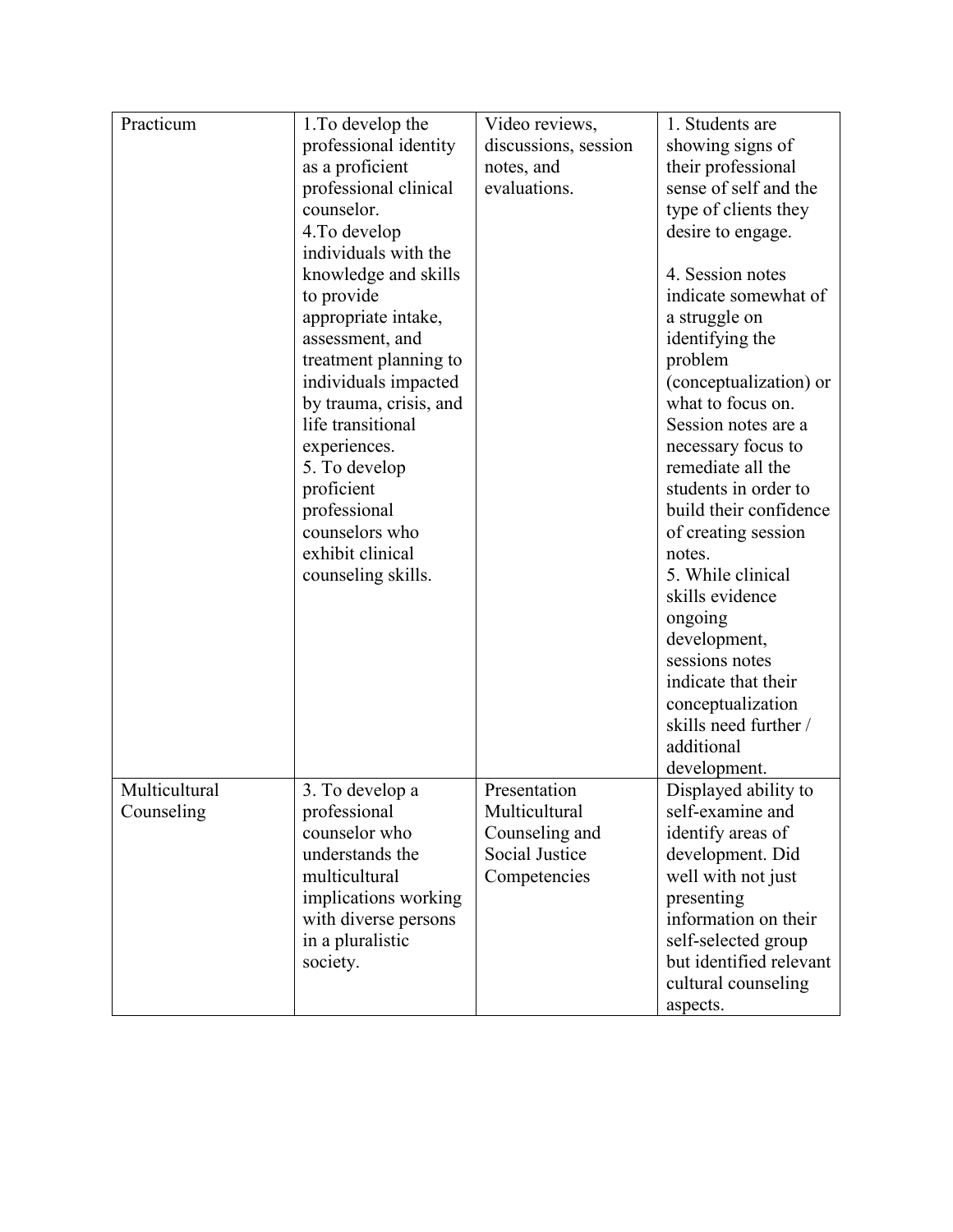Based on the results, program students demonstrate an acceptable level of development with regards to the program objectives. Students' knowledge, skills, and dispositions overall indicate that they are on-track.

Knowledge- Students continue to demonstrate the acquisition of foundational knowledge and display emerging ability to synthesize the knowledge into practice. This will be more available as they enter into the Internships which focuses beyond clinical skill development and examines their ability to synthesize knowledge, skills, and dispositions.

Skills- Skill areas are continual areas of development. It is indicated that while their clinical skills are developing, two areas need to be addressed: conceptualization and session notes.

a. Session notes- Students tend to write lengthy sessions notes or avoid completing the notes. Based review the sessions notes seem to consist of content versus process. They write extraneous information that suggests they are unsure of what to write. The notes also lack focus. Faculty are working to remediate this concern.

b. Conceptualization skills- based on video review and session notes it is indicated that students may be struggling with their ability to identify what is going on with the client. Premature problem solving is not indicated but with some students the sessions go beyond 50 minutes and appear to lack focus. While information gathering is vital, it appears to continue through multiple sessions and missing a working stage. Remediation for this cohort, especially those students who evidence much of this behavior is to work on their conceptualization skills during the Internship I course. Individually students will get additional guidance and teaching during individual supervision.

Dispositions – Students are evidencing emerging dispositions and positively reflect professional dispositions. However, for at least two students there are indicators that they struggle with aspects of professional behaviors, such as meeting deadlines, time management, and professional identity. This is reflected in their attitudes demonstrated by lack of communication or responses to emails. For one student a corrective action plan was implemented due to extreme exhibits of communication and professional behaviors.

Overall, student performances in related courses appear to be teaching, guiding, and training students in the right direction towards meeting the program objectives. Transitional Points are established in the program to monitor student progress and performance. There are four transitional points in the program. The admitted and current students have progressed through two of those transitional points.

*Transitional Point One- Admissions into the program* 

Students meeting the admission requirements evidence the following:

- a). ability to perform graduate level work
- b). respect for diversity
- c). ability to form relationships with others.
- d). displays professional counselor dispositions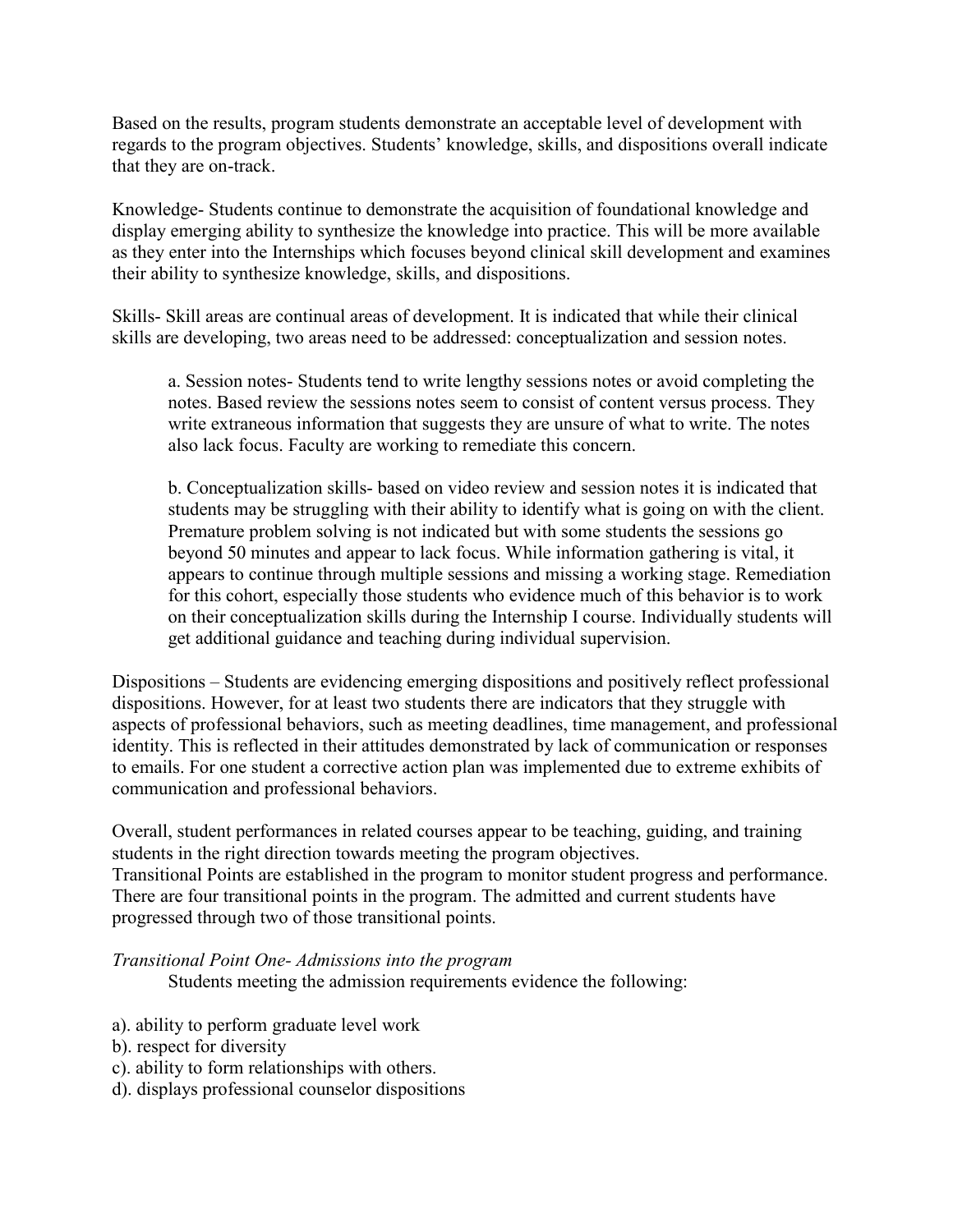# *Transitional Point Two- Successful completion of Pre-Practicum*

Students receive an average score of 2 or better on the Pre-Practicum Clinical Skills Rubric and the Counseling Session Rubric. They also must receive acceptable scores on the Professional Counselor Disposition rubric.

This table illustrates the students' performance based on the clinical skills assessment.

| <b>Clinical Skills Assessment</b> |                     |             |                        |             |
|-----------------------------------|---------------------|-------------|------------------------|-------------|
|                                   | <b>RELATIONSHIP</b> |             |                        | Termination |
| <b>STUDENT</b>                    | <b>BUILDING</b>     |             | Work Stage             | Stage       |
|                                   |                     | 3           | 3                      | 3           |
|                                   |                     | 3           | 3                      | 3           |
|                                   |                     | 3           | 3                      | 3           |
|                                   |                     | 3           | 3                      | 3           |
|                                   |                     | 3           | 3                      | 3           |
|                                   |                     | 3           | 3                      | 3           |
|                                   |                     | 2.5         | 3                      | 3           |
|                                   |                     | 0           | Ω                      | 0           |
| Totals                            |                     |             | 2.603174603 2.66666667 | 2.666666667 |
| w/0withdrwal                      |                     | 2.928571429 | 3                      | 3           |

Aggregated Totals for Pre-Practicum Assessment

This table does not depict the individual items scores for the students.

a). All students evidenced target level of micro-counseling skills and evidenced the ability to conduct a counseling session from opening to closing.

b). Clinical Skills Assessment Session Students are assessed in three areas. Relationship Building; Work Stage; and Termination Stage. Mastered (4); Proficient (3); Trainee (2); Novice (1). Student performance after Pre-practicum should be at the trainee level and may exceed. The students in the 2020 Pre-Practicum course scored most

Professional Counseling Dispositions Pre-Practicum (redacted)

| Student  | PE1 | PE <sub>2</sub>       | PE3 | PE4 | MSJ1 | MSJ <sub>2</sub> | MSJ3              | SASC1 | SASC <sub>2</sub> | SASC3 | SASC4             | IRC1     | IRC <sub>2</sub> | IRC3 | IRC4            | PPG1     | PPG <sub>2</sub> | PPG3              | StudentAverage |
|----------|-----|-----------------------|-----|-----|------|------------------|-------------------|-------|-------------------|-------|-------------------|----------|------------------|------|-----------------|----------|------------------|-------------------|----------------|
|          |     |                       |     |     |      |                  |                   |       |                   |       |                   |          |                  |      | 3 NA            |          |                  |                   | 2.705882353    |
|          |     |                       |     |     |      |                  |                   |       |                   |       |                   |          |                  |      | 3 NA            |          |                  |                   | 2.941176471    |
|          |     |                       |     |     |      |                  |                   |       |                   |       |                   |          |                  |      | 2n              |          |                  |                   | 2.470588235    |
|          |     |                       |     |     |      |                  |                   |       |                   |       |                   |          |                  |      | 2n              |          |                  |                   | 2.647058824    |
|          |     |                       |     |     |      |                  |                   |       |                   |       |                   |          |                  |      | 2 <sub>na</sub> |          |                  |                   | 1.764705882    |
|          |     |                       |     |     |      |                  |                   |       |                   |       |                   |          |                  |      | 3 na            |          |                  |                   | 2.470588235    |
|          |     | Withdrew from program |     |     |      |                  |                   |       |                   |       |                   |          |                  |      |                 |          |                  |                   |                |
|          |     |                       |     |     |      |                  |                   |       |                   |       |                   |          |                  |      |                 |          |                  |                   |                |
| Averages |     | 2.666667 2.833333     |     |     | 2.5  |                  | 2.833333 1.833333 | 2.5   | 2.5               |       | 2.333333 2.166667 | 2.666667 | 2.5              | 2.5  |                 | 2.166667 |                  | 2.166667 2.333333 |                |

c). Most students averaged a score of 2 or better on the Professional Counselors Disposition. Candidates are scored in five areas which consist of sub scores. There are four levels- 4: Exceeds Expectations; 3: Target; 2: Present, needs to be more consistent; 1: Absent or Needs Improvement; N/A- not yet applicable. Students are expected to perform at level 2 by the end of the pre-practicum course.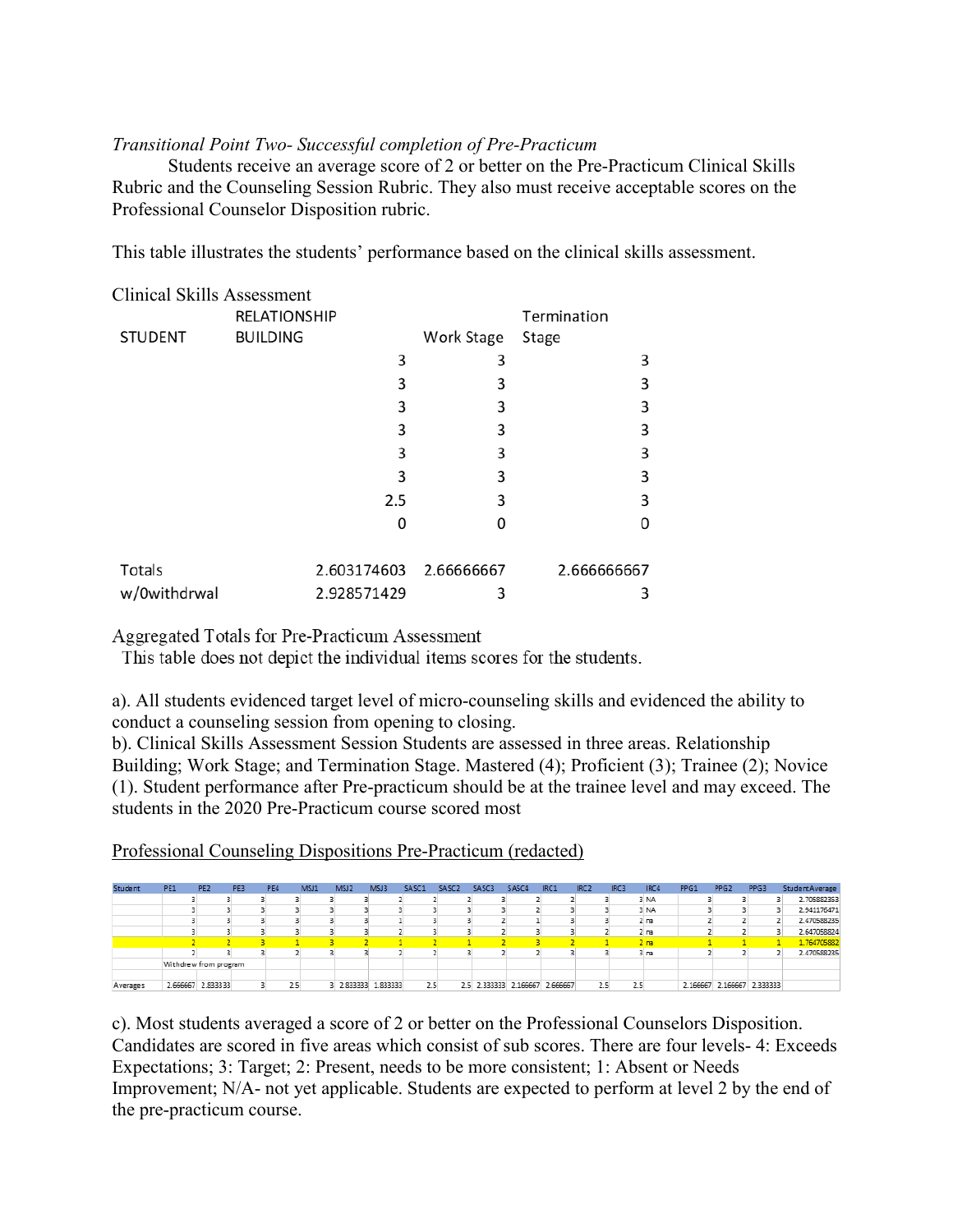These transitional points are important components of readiness to enter the initial field experience. Five students moved through these transitional points and completed all pre-requisite course to be admitted into the initial field experience- Practicum.

# *Transitional Point Three-Practicum*

The Practicum field experience focuses primarily on the clinical aspects of counseling. Practicum is a ten weeks or more experiential learning that includes an accumulation of 100 clock hours of experience of which 40 hours must be direct services to clients. Candidates must demonstrate the ability to synthesize the knowledge of counseling, the clinical skills of counseling, and the dispositions of counseling in order to successfully complete this level. Due to the pandemic, a number of services had to be offered through telehealth. Program students completed training on the provision of counseling services via telehealth. Telehealth Counseling was provided through the online platform Lyssn.io which meets the HIPAA requirements.

Four students were able to complete the requirements of the practicum experience. Part of the challenge for the students was related to availability of clients. This affected one student who has a remediation plan in order to support and assist the student in meeting the practicum course requirements.

## *Stakeholder Feedback*

Program evaluation is a valuable component to managing a successful program. We value the feedback of our stakeholders, i.e. students, site supervisors, and community persons. The newness of the program limits the amount and type of feedback we have access to and can be of value. Throughout the program our first cohort of students have provided much feedback with regards to course content, course offerings, and program components. This combined with student assessments has informed the program faculty and program and curriculum modifications have been made and /or being proposed.

| Data Gathered                   | How Used                          | Program Modifications          |
|---------------------------------|-----------------------------------|--------------------------------|
| National Certified Counselor    | To check if the program meets     | Program curriculum             |
| eligibility-graduate students   | the National Board of Certified   | modifications and inform       |
| must complete a two-year        | Counselor standards.              | students of the requirement.   |
| program consisting of six       |                                   | Students may still matriculate |
| semesters.                      |                                   | through an expedited program   |
|                                 |                                   | but must sign their program of |
|                                 |                                   | study of such knowledge        |
| <b>Admissions Status</b>        | While broad factor is one         | The Miller's Analogies Test    |
| Some candidates do not have the | measure of a student's ability to | results have been shown to     |
| required GPA.                   | perform graduate level work.      | correlate with performance in  |
|                                 | Consideration for an alternative  | counselor education programs.  |
|                                 | eligibility method.               | Therefore, the MAT scores can  |
|                                 |                                   | be used in lieu of GPA.        |

#### Program Modifications